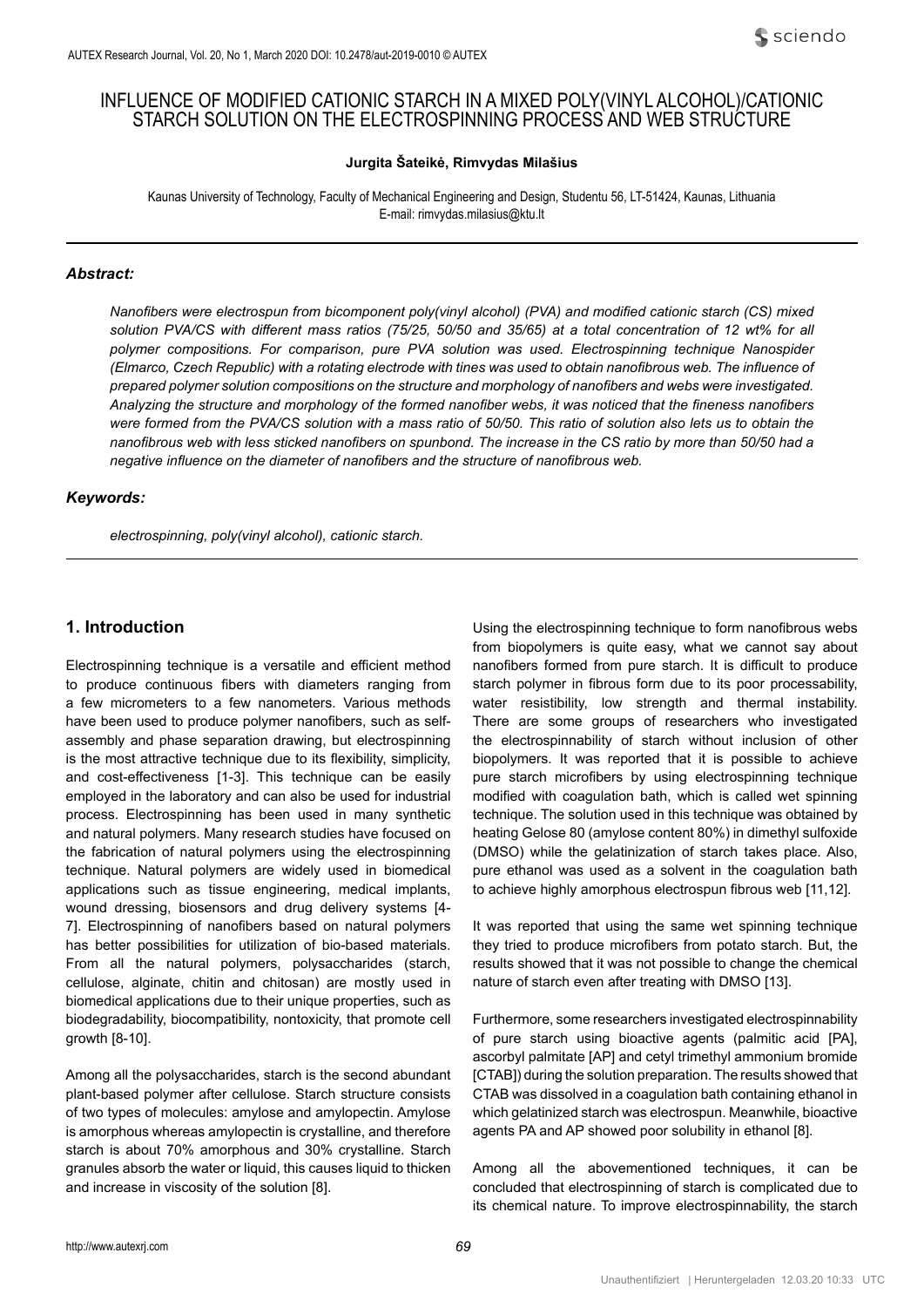can be modified or blended with synthetic polymers to provide the structural integrity and hydrophilicity to the mat. Poly(vinyl alcohol) (PVA) polymer has been used for producing nanofibers via the electrospinning technique due to its good properties such as chemical and thermal stability, hydrophilicity and nontoxicity [9,10,14]. Biodegradable natural polysaccharides can be easily modified to cationic derivatives of starch [9,10].

The main aim of this work was to form nanofibers via the electrospinning technique with PVA and cationically modified starch CS spinning solution, to find out which amount of CS is preferable into spinning solution, to analyze CS influence on electrospinning process and the structure of nanofibrous webs and to compare the results with the electrospun nanofibers from pure PVA solution.

# **2. Experimental**

PVA solution was prepared by dissolving PVA powder (Roth, Germany; *M* = 72,000 g/mol) in distilled water at 85°C under constant stirring for 2 h with a final solid concentration of 12 wt%. Several types of polymer solutions were prepared with a total concentration of 12 wt% for the electrospinning process. Electrospinning solutions of PVA/CS with different mass weight ratios of 75/25, 50/50 and 35/65 were prepared to find out which amount of CS is preferable for the electrospinning process. Pure PVA solution was prepared to compare the results of the electrospinning process with those of the mixed PVA/CS solutions at different mass ratios.

Nanofibrous webs were formed by Nanospider (Elmarco, Czech Republic) electrospinning equipment. On this equipment, the rotating electrode with tines is covered by a film of polymer solution. Increase in the applied voltage between the electrodes leads to the formation of Taylor cones on the electrode. Only when the electrostatic force overcomes the surface tension of the polymer solution, a jet of polymer solution is ejected from the Taylor cone. The jet moves toward the upper electrode and sets down on the substratum material – spunbond from polypropylene filaments (thickness of spunbond,  $0.125 \pm 0.015$  mm; surface mass,  $21.1 \pm 3$  g/m<sup>2</sup>). Meanwhile, the nanofiber becomes thinner, the solvent evaporates and then the fibers solidify.

During all the experiments, the distance between the electrodes was 13 cm, the electrical potential applied varied between 35 and 70 kV, the temperature of the electrospinning environment was *t* = 20 ± 2°C, and the relative air humidity was φ = 43 ± 2%.

The structure of nanofibrous web was determined using a scanning electron microscope (SEM) (Quanta 200 FEG; FEI, The Netherlands). The diameter of nanofibers was measured using image analysis system LUCIA 5.0 from every SEM image (five SEM images for each kind of electrospun web were used).

## **3. Results and discussion**

As mentioned earlier, it is currently very complicated to form nanofibers using the electrospinning technique from pure starch or starch derivatives. For this reason, nanofibers from electrospinning solutions in which one of the components was modified cationic starch (CS) were formed in this work.

Our previous work described the attempt to form nanofibers with a PVA/CS (mass ratio 75/25) solution at different concentrations (8, 10, and 12 wt%) using two types of rotating electrodes: plain cylindrical and electrode with tines [10]. The results showed that by using electrode with tines, the diameter of nanofibers was significantly decreased and nanofibers with higher density were formed. Furthermore, the concentration of the spinning solution using a rotating electrode with tines did not affect the diameter of the nanofibers. Meanwhile, the concentration of the electrospinning solution influenced the diameter using a plain cylindrical electrode. For this reason, in this experiment nanofibers were electrospun from concentration of 12 wt% PVA/ CS polymer solution with different mass ratios of 75/25, 50/50 and 35/65 using a rotating drum electrode with tines. The main objective of this work was to analyze what content of CS into spinning solution is preferable to form nanofibers and compare the results with the same concentration of pure PVA polymer solution. At the first stage of investigation, the minimal range of applied voltage for the electrospinning process was determined. It was found out that the electrospinning process using pure PVA solution and PVA/CS solution with mass ratio 75/25 starts at the level of 35 V, while with higher ratio of CS the higher applied voltage is needed – process started only at 45 V. It means that starch has negative influence on the electrospinning process as for solution with higher CS ratio a higher applied voltage is needed. The results were confirmed by other researchers that also noted the difficulties of electrospinning process in solution with starch [8,13]. The maximum level of applied voltage of the electrospinning process was determined at the level of 65– 70 V. It is necessary to note that pure PVA and PVA/CS 75/25 solutions can be electrospun even at 70 V, whereas solutions with higher CS ratio only till 65 V. In the case of higher applied voltage the discharge appears. The SEM images of the formed nanofibrous webs are presented in Figure 1.

As shown in Figure 1, in the case of PVA/CS ratio 75/25 less dense structure of web was obtained. This can be explained by the fact that in this case applied voltage was 70 V, whereas for other variants of blended solutions it was lower, i.e. 65 V. The average values of diameter of electrospun nanofibers for all webs are presented in Table 1.

At the next step of investigation, the distributions of all nanofibers diameters were calculated for further analysis (Figure 2).

As shown in Figure 2, the diameter distributions of nanofibers formed from pure PVA and PVA/CS with lower CS mass ratio (75/25) is high – even in the level of 750–900 nm. Such thick fibers were formed as the nanofibers stick together on the surface of spunbond. Herewith, the modal value of diameters also depends on the CS ratio of solution and this dependency is very similar to the dependency of average values of nanofibers – increasing CS ratio modal value of nanofibers decreases. While in the case of PVA/CS 65/35 ratio, the modal value increased (Figure 2 and Table 1).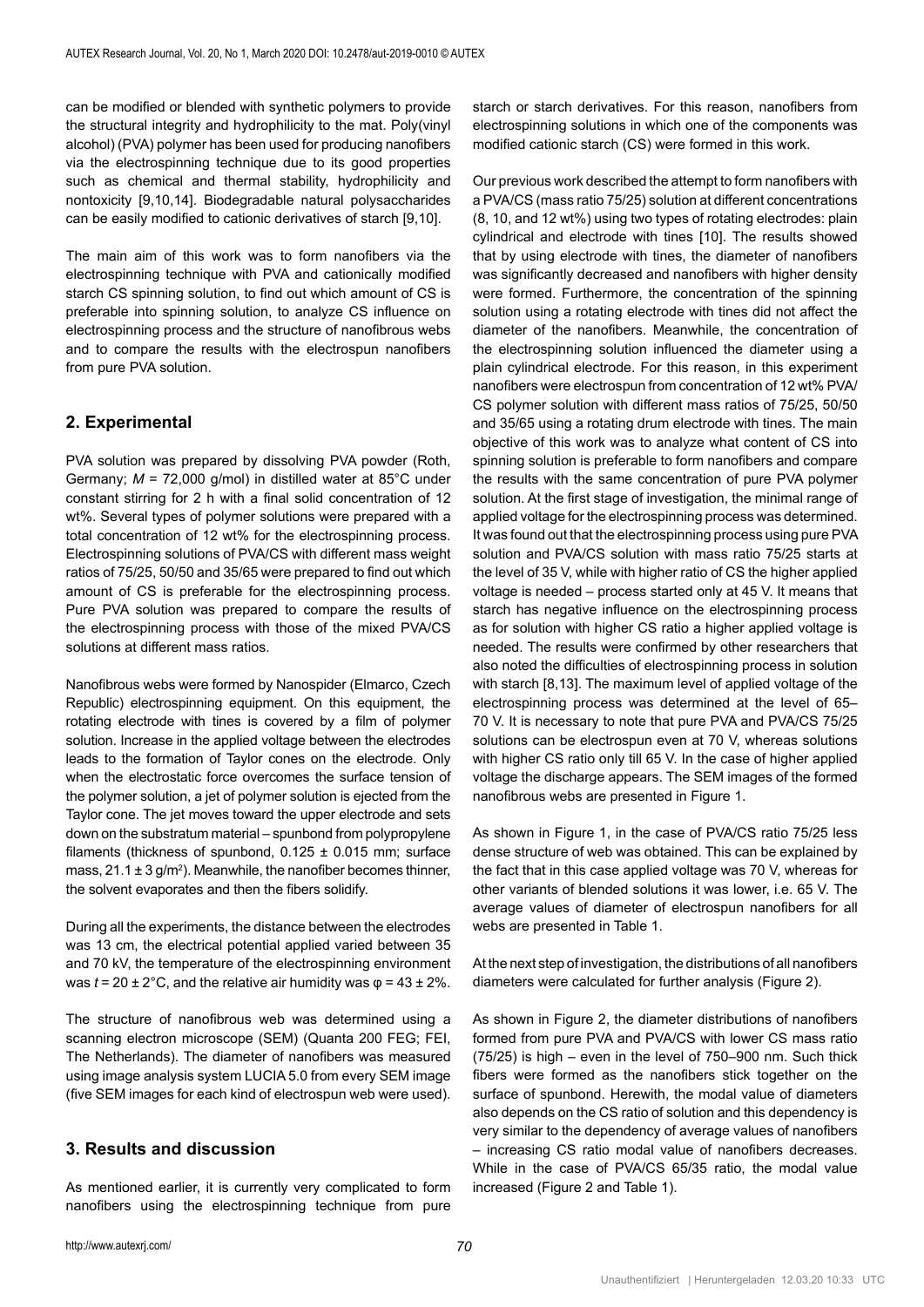

mass ratio; d) PVA/CS 35/65 mass ratio. ratio; (c) PVA/CS 50/50 mass ratio; and (d) PVA/CS 35/65 mass ratio. Figure 1. Scanning electron microscope images of nanofibrous webs: (a) pure poly(vinyl alcohol) (PVA); (b) PVA/cationic starch (CS) 75/25 mass



Figure 2. Diameter distribution of nanofibers formed from pure poly(vinyl alcohol) (PVA) and PVA/cationic starch (CS) solutions

**Table 1**. Average and modal values of the diameter of nanofibrous webs

| <b>Solution</b>     | Average value, nm | Modal value, nm |
|---------------------|-------------------|-----------------|
| Pure PVA            | 336               | 325             |
| <b>PVA/CS 75/25</b> | 301               | 225             |
| <b>PVA/CS 50/50</b> | 226               | 125             |
| <b>PVA/CS 35/65</b> | 238               | 175             |

CS, cationic starch; PVA, poly(vinyl alcohol).